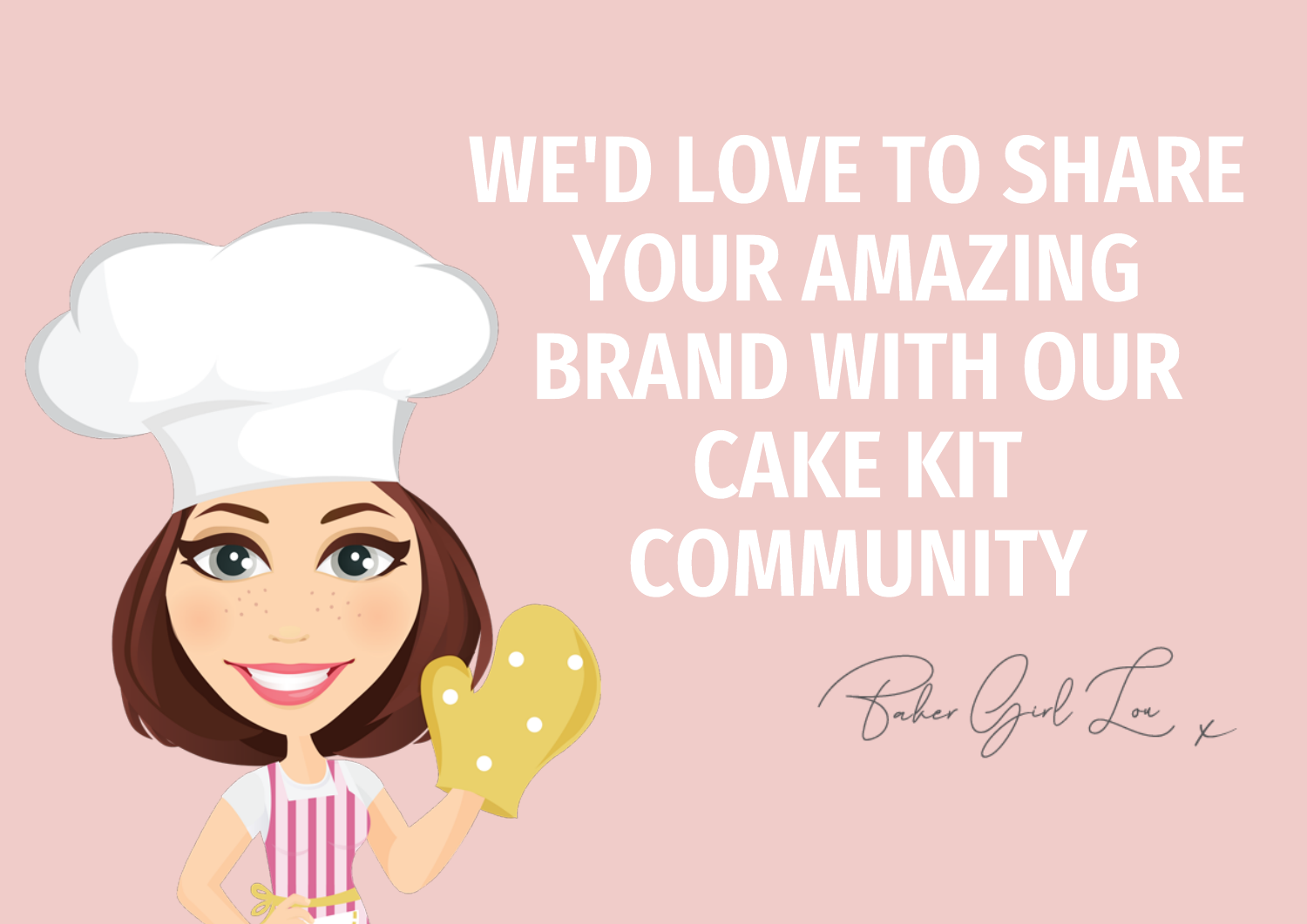## CAKE 2 THE RESCUE - SPONSORSHIP KIT

In this kit you will find a range of opportunities to collaborate with Lou and the Cake 2 The Rescue community.

Our highly engaged Cake Kit Community are a fun group of kind, supportive families, raising each other up and throwing perfection out of the window. Our live social media cake kit demos, decorating classes, competitions, giveaways and free gifts with purchase, make Cake 2 The Rescue the perfect place to share your brand.

Over the last 10 years, Lou has taken a "customer first" approach to growing the Cake 2 The Rescue brand. She spends time supporting, teaching, inspiring and raising up her community on the daily. Her community are included in decisions about product development, new designs and community culture and the future of the brand. As such, she has created a loyal following of parents, who place their trust in all that she does.

### "MY DAUGHTER SAID TO ME, IT SOUNDS LIKE LOU IS A FRIEND THROUGH THE INTERNET. I LAUGHED AND SAID, THAT'S HOW SHE MAKES EVERYONE FEEL!"

**MICHELLE EVANS**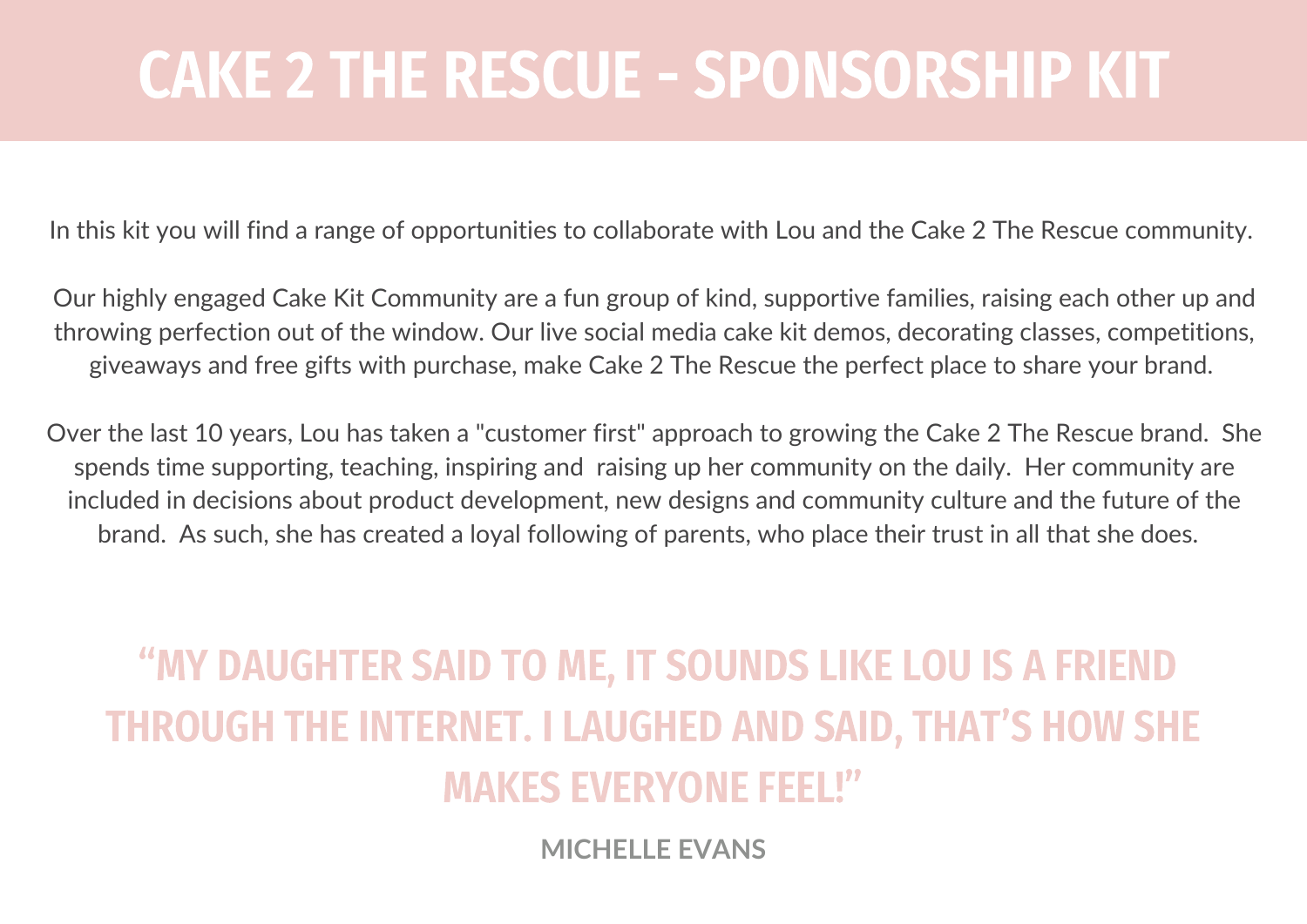# OUR COMMUNITY DIGITS

IN THE BAKING **10Y**

FACEBOOK GROUP MEMBERS **11K**

DIY CAKE KITS SOLD **40K**

FACEBOOK PAGE FOLLOWERS **60K**

**65%** GROWTH DURING COVID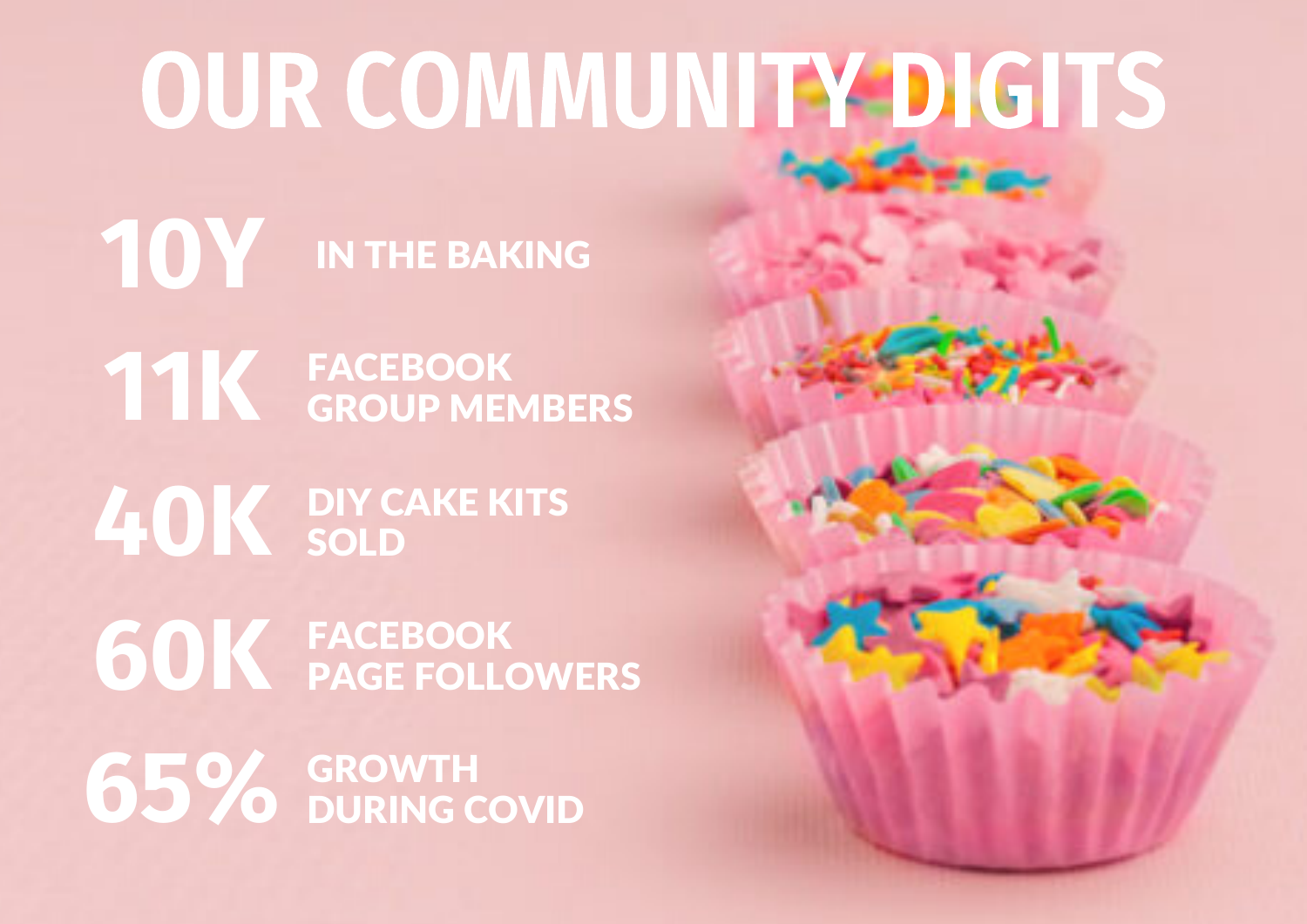## WAYS WE CAN PROMOTE YOUR BRAND



# FREE GIFT IN OUR CAKE KITS FB LIVE PRODUCT PLACEMENT BRAND AMBASSODOR

PRODUCT ENDORSEMENTS

TAILORED ARRANGEMENTS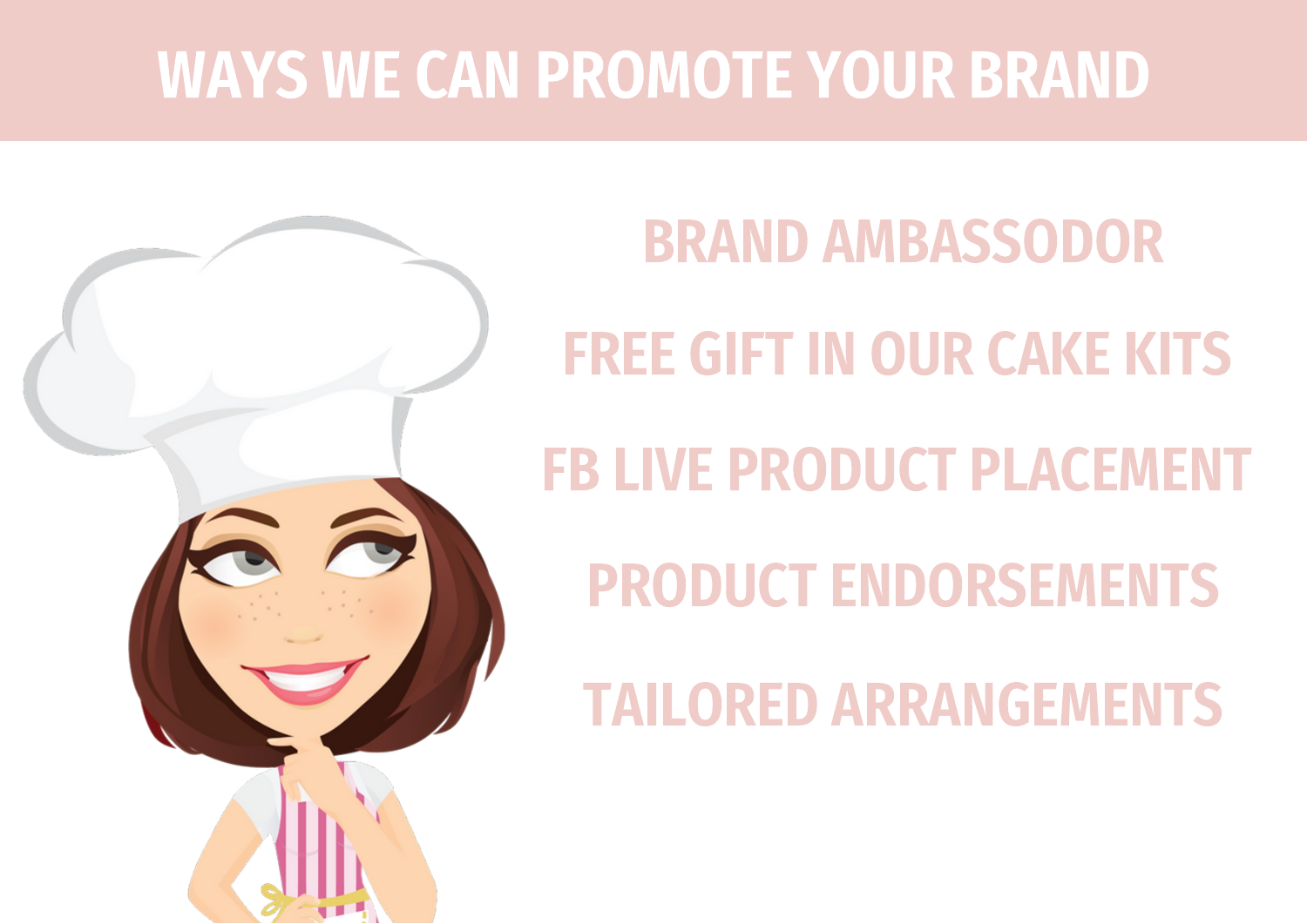### LET'S FIND THE BEST FIT FOR YOU

Here are 3 great ways you can work with our trusted brand and raise your profile and products with our engaged community. Of course, we are also open to tailoring something to suit you needs, just get in touch.

### FREE GIFTS

We love including free gifts from our chosen partners to send out with our DIY cake kits.

These are usually related to cake baking or decorating in some way. We're open to anything which might make the lives of our community a little easier in the kitchen.

#### **Minimum retail value of product: \$7.95 Minimum quantity supplied: 150 units**

If chosen as a free gift, we'll include you in our boxes until the quantity runs out. Your contribution includes promotion on our Facebook group header as a free gift option, and announcement post within our Facebook group which has more than 11,000 members.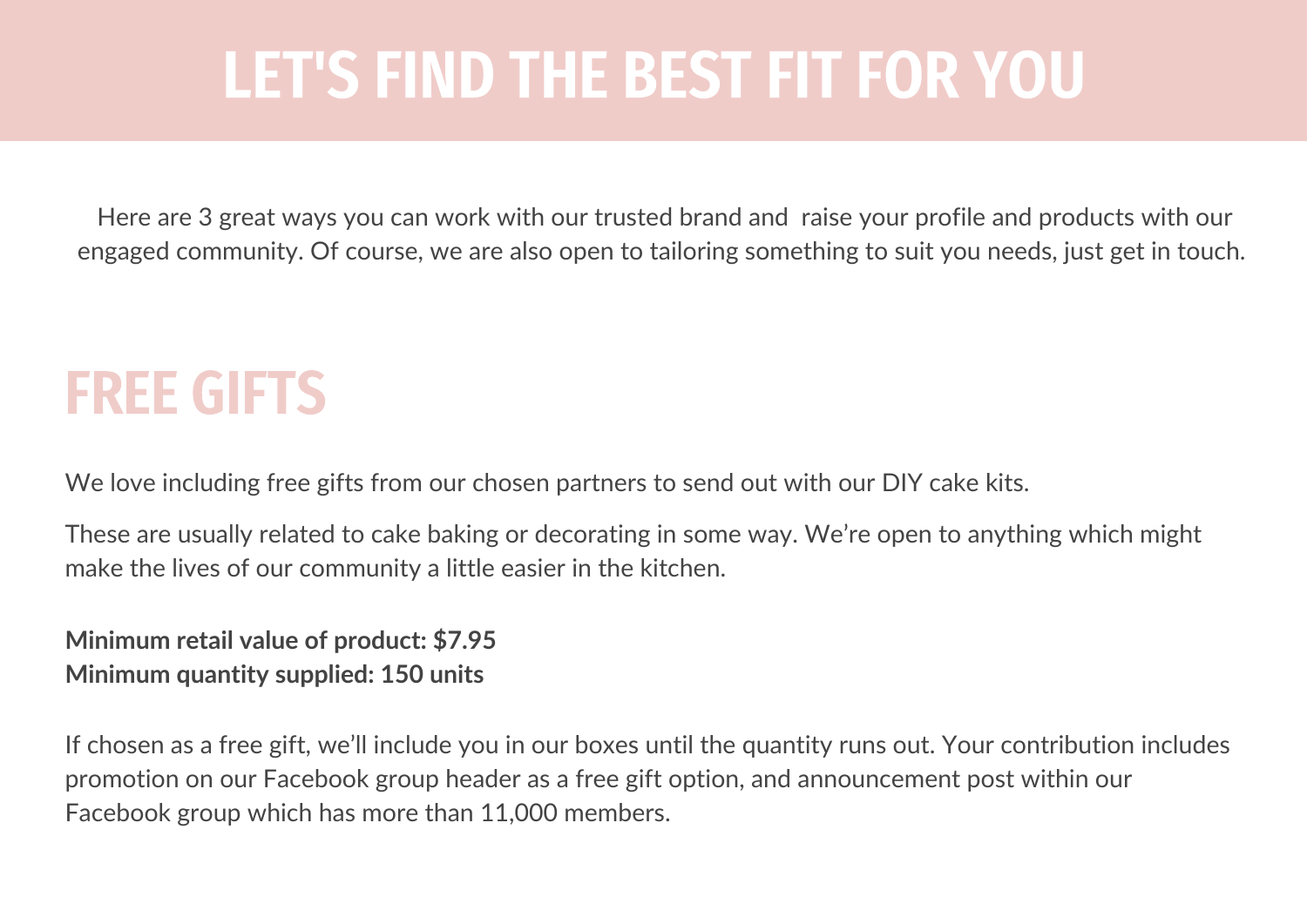### **FREE GIFT PARTNER: \$0**

No cost to you, other than the provision of the products which will be given away to our community members.

### **FREE GIFT PREMIUM PARTNER: \$495**

#### \*plus provision of the products.

As above, but we'll also do a Facebook live video in the group showcasing your product, to increase awareness and engagement.

### PRODUCT PLACEMENT

Got a product you think our DIY cake community would love?

We're pretty picky about the products and brands we work with - we look for businesses who are aligned with our values and which we know our customers will really enjoy using (or eating!).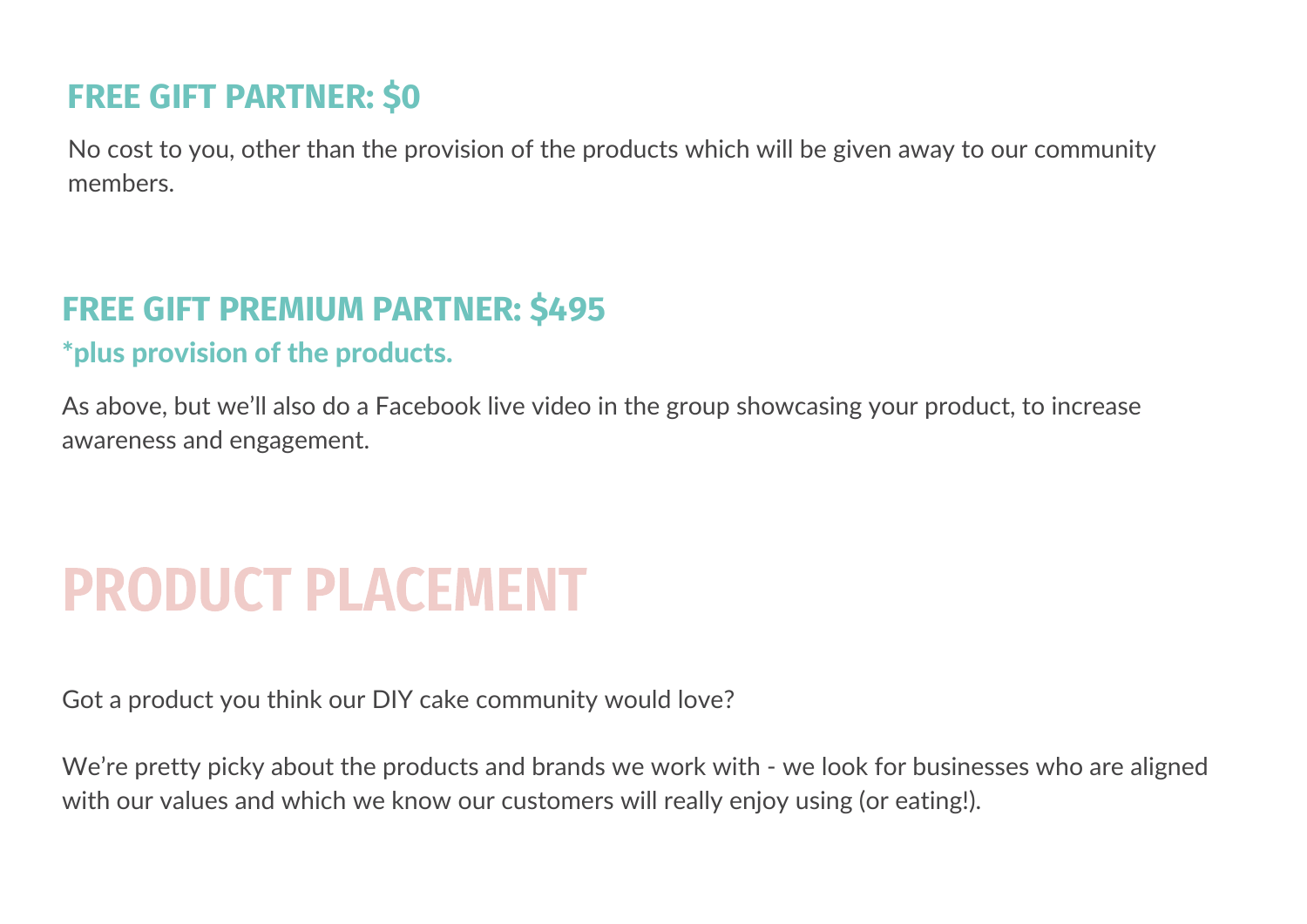### **COMPETITION PARTNER: \$795**

#### \*minimum prize value : \$500

We run competitions within our community, where members get the opportunity to win your product. Competitions will be promoted across our email and social marketing platforms, with an total audience reach of 90,000.

#### **CAKE 2 THE RESCUE DISCOUNT: \$395**

#### \*minimum discount : 15%

Offer a discount to our Cake 2 The Rescue community which can be redeemed with an exclusive code. Discount code will be promoted across our email and social marketing platforms, with an audience reach of 90,000.

#### **PLACEMENT IN LIVE VIDEO: \$895 - \$1995**

#### \*depending on the level of promotion agreed

Lou's live videos have become legendary within our Facebook Group. And what better way to engage our audience, than to have Lou speak on camera about your product (and why she loves it!). We can also offer more subtle product placement in video content, without direct mentions.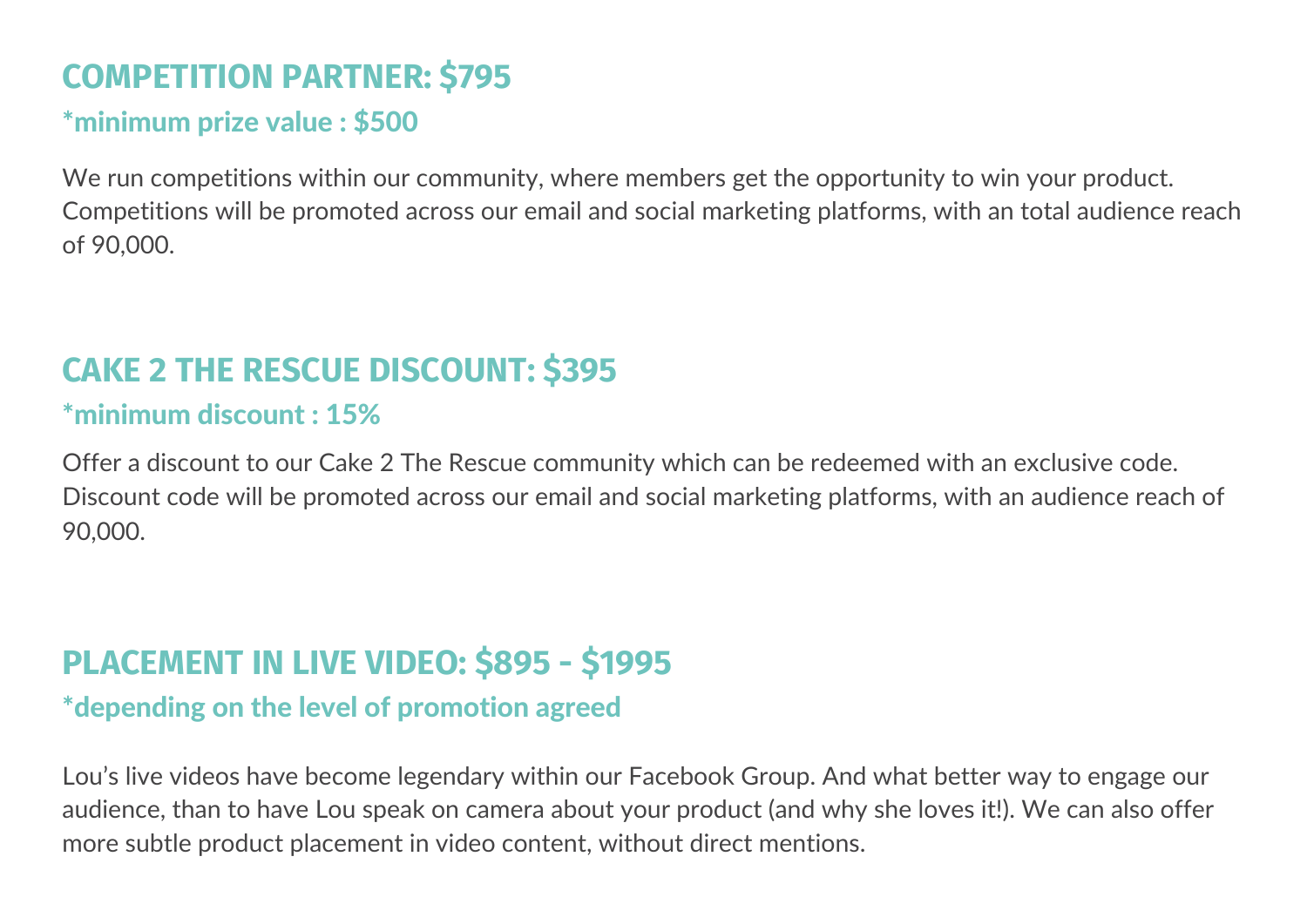### BRAND AMBASSADOR

Looking for a brand ambassador who will truly add value to your brand and business?

Engaging Lou Duggan as a brand ambassador is a true partnership - a mutually beneficial agreement where Lou brings her expertise, personality and engagement to your own audience, as well as engaging with our own Cake 2 The Rescue community with a total audience of 90,000 to help share your message.

Lou loves to endorse products and businesses which are aligned with our Cake 2 The Rescue values, as a business which encourages and celebrates parents, family, DIY cake skills and making memories.

Working with Lou as a brand ambassador could include having her speak at an event, having her appear in video content on your own digital platforms, or even hosting cake decorating demonstrations at an event.

Each brand ambassador agreement is tailored to meet your exact requirements.

### **COST: \$2495 - \$4995**

\*depending on level of engagement agreed